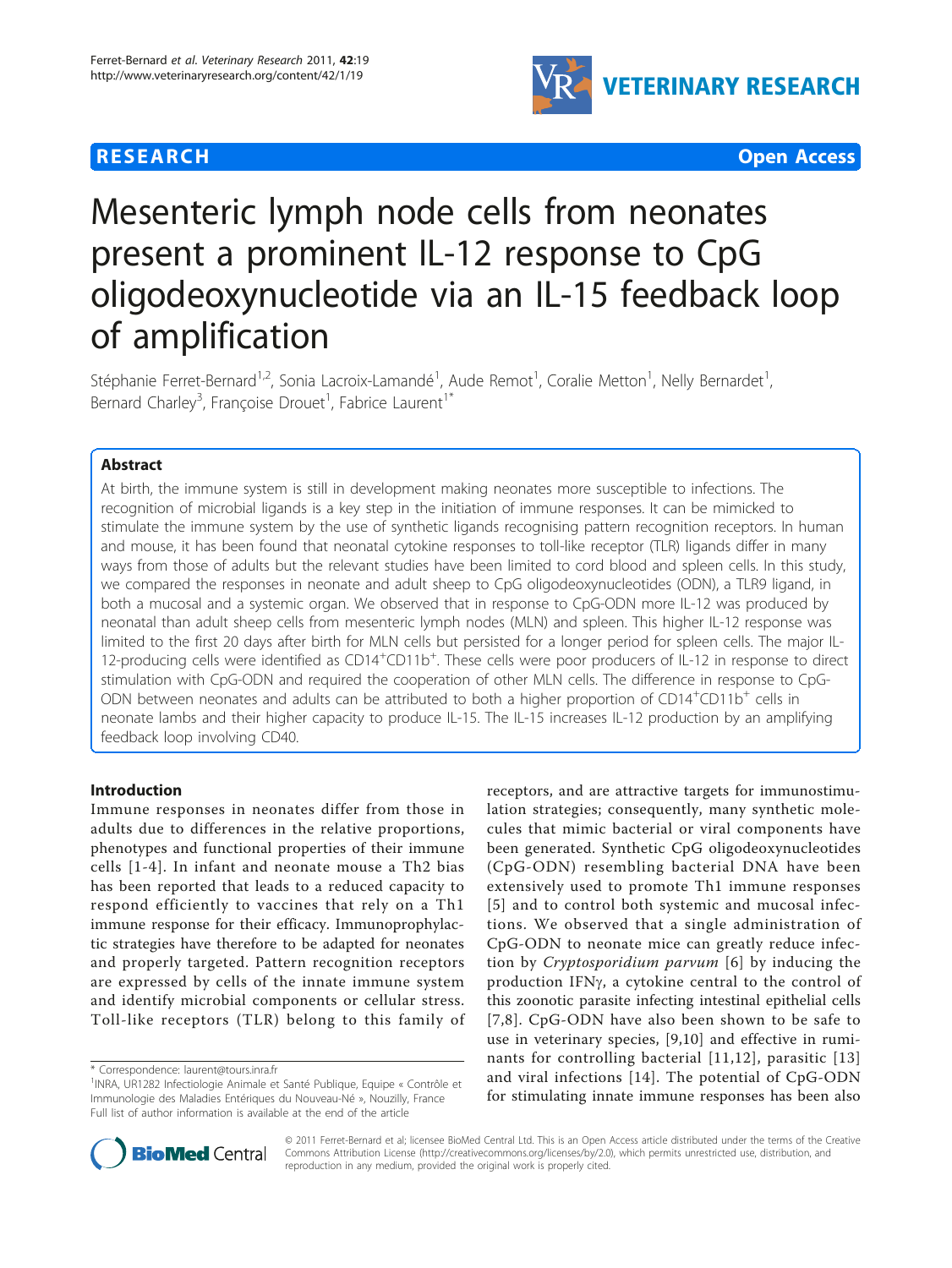demonstrated in neonate lambs in a study by Nichani et al. reporting that their administration can reduce viral shedding of bovine herpes virus-1 [\[15](#page-10-0)].

The specificities of the responses of human and mouse neonatal cells have been described. However, the relevant studies were limited to human cord blood cells and mouse spleen cells. Neonate small ruminants, being much bigger than rodent animal models, allow the recovery of large numbers of cells from various tissues facilitating investigations. In addition, data obtained in human or mouse cannot be directly extrapolated to veterinary species despite the conservation of TLR throughout evolution. This is because TLR responses to their agonists may differ between species due to differential expression among immune cell populations or differences in binding or signalling [[16-18](#page-10-0)]. Exploiting the advantages of a large animal model, the goats, we previously investigated the cytokine response to various TLR ligands of cells isolated from neonatal and adult lymph nodes draining the intestine. The intestine is subjected to many changes after birth due to exposure to dietary antigens and colonization by the commensal flora. In response to TLR stimulation, neonate mesenteric lymph nodes (MLN) cells presented a stronger IFN $\gamma$  and IL-12 response than their adult counterparts [[19](#page-10-0)]. Although CD8<sup>+</sup> lymphocytes were identified as being responsible for the IFNg production, the precise nature of the cells secreting IL-12 was not identified.

Using lambs as a model, we describe further investigations regarding the age-related differences of cytokine responses to TLR ligands. In particular, we aimed to determine until what age neonate MLN and spleen cells continued to produce more IL-12 than their adult counterparts in response to CpG-ODN stimulation and the reasons for the difference.

#### Materials and methods

#### Animals and cell isolation

The Préalpes adult sheep (aged  $6 \pm 1$  year), neonates (aged 6 to 14 days) and lambs (aged 20 days) used were reared in conventional but protected sanitary facilities (PFIE, INRA, F-37380 Nouzilly, France). Newborn lambs were not separated from their mothers until one day after birth, to allow them to suckle colostrum. They were then fed *ad libitum* with reconstituted milk. Experimental protocols were designed in compliance with French law (Décret 2001-464 29/05/ 01) and EEC regulations (86/609/CEE) concerning the care and use of laboratory animals. Euthanasia was performed after electric stunning according to AMVA guidelines (2007) on euthanasia. Cells from freshly removed MLN or spleen were isolated as previously described [[19\]](#page-10-0).

#### Reagents

CpG-2006 5'TCGTCGTTTTGTCGTTTTGTCGTT3' and control-CpG-2006 (Ctl-ODN) 5'TGCTGCTTT-TGTGCTTTTGTGCTT3' have a phosphorothioate backbone and were purchased from Sigma-Aldrich (Lyon, France). Recombinant human  $TGF\beta1$  and recombinant type I interferons (IFN) (IFN $\alpha$  hybrid, constructed with human IFN  $\alpha$ A and  $\alpha$ D is active in all mammalian species) were obtained from AbD Serotec (Oxford, UK). Recombinant human IL-15 was from Immunotools (Friesoythe, Germany). Recombinant ovine IL-12 and IL-10 were kindly provided by S. Wattegedera (Moredun Research Institute, Edinburgh, UK). Anti-CD40 mAb supernatant clone ILA156 originally produced by J. Naessens (ILRAD, Nairobi, Kenya) was provided by I. Schwartz-Cornil.

#### CpG-ODN stimulation and cytokine quantification by ELISA and by bioassay

Mesenteric lymph node (MLN) or spleen cells were stimulated for 48 h, at a density of  $1.5 \times 10^6$ /mL in complete RPMI 1640 medium (Gibco-Invitrogen, Cergy-Pontoise, France) supplemented with 10% FCS, 100 IU/mL penicillin, 100 μg/mL streptomycin sulphate and 50 μM b-mercaptoethanol (Merck Chemicals Ltd., Nottingham, UK) with Ctl-ODN  $(1 \mu M)$  or CpG-2006  $(1 \mu M)$ . In the IL-12 neutralisation assay, mouse anti-bovine IL-12 (clone CC301, Serotec) or its isotype control (mouse IgG2a, Caltag-Invitrogen) was added, at a concentration of 10 μg/mL, at the same time as the TLR agonist.

In some experiments,  $r h T G F \beta 1$ , rovIL-10, rh type I IFN or rhIL-15 was added to MLN cells at the same time as Ctl-ODN or CpG-2006. Culture supernatants were harvested and stored at -20°C until assayed for the detection of cytokines by ELISA. Intracellular staining for IL-12 (clone CC301, AbD Serotec) was performed on MLN cells cultured in complete RPMI medium with Ctl-ODN or CpG-2006 for 25 h. Brefeldin A (Sigma) was added to the cells at a concentration of 5  $\mu$ g/mL, for the last 5 h of culture.

Pairs of antibodies against bovine cytokines were obtained from AbD Serotec; these antibodies have been shown to recognise ovine IL-12 [[20](#page-10-0),[21\]](#page-10-0), IFN $\gamma$  [\[21](#page-10-0)] and IL-10 [[20,22](#page-10-0)]. ELISA was carried out as previously described [[19](#page-10-0)]. Incubations were performed at 37°C for IL-10 ELISA and at room temperature for the other ELISA. To assess biologically active  $TGF\beta1$  secretion by ovine cells, we used the TGF $\beta$ 1 Emax<sup>®</sup> ImmunoAssay System (Promega, Charbonnières-les-Bains, France) according to the manufacturer's instructions.

Type I IFN in cell supernatants were quantified using a cytopathic effect reduction assay with Madin-Darby bovine kidney cells challenged with vesicular stomatitis virus. An internal recombinant IFN $\alpha$  reference was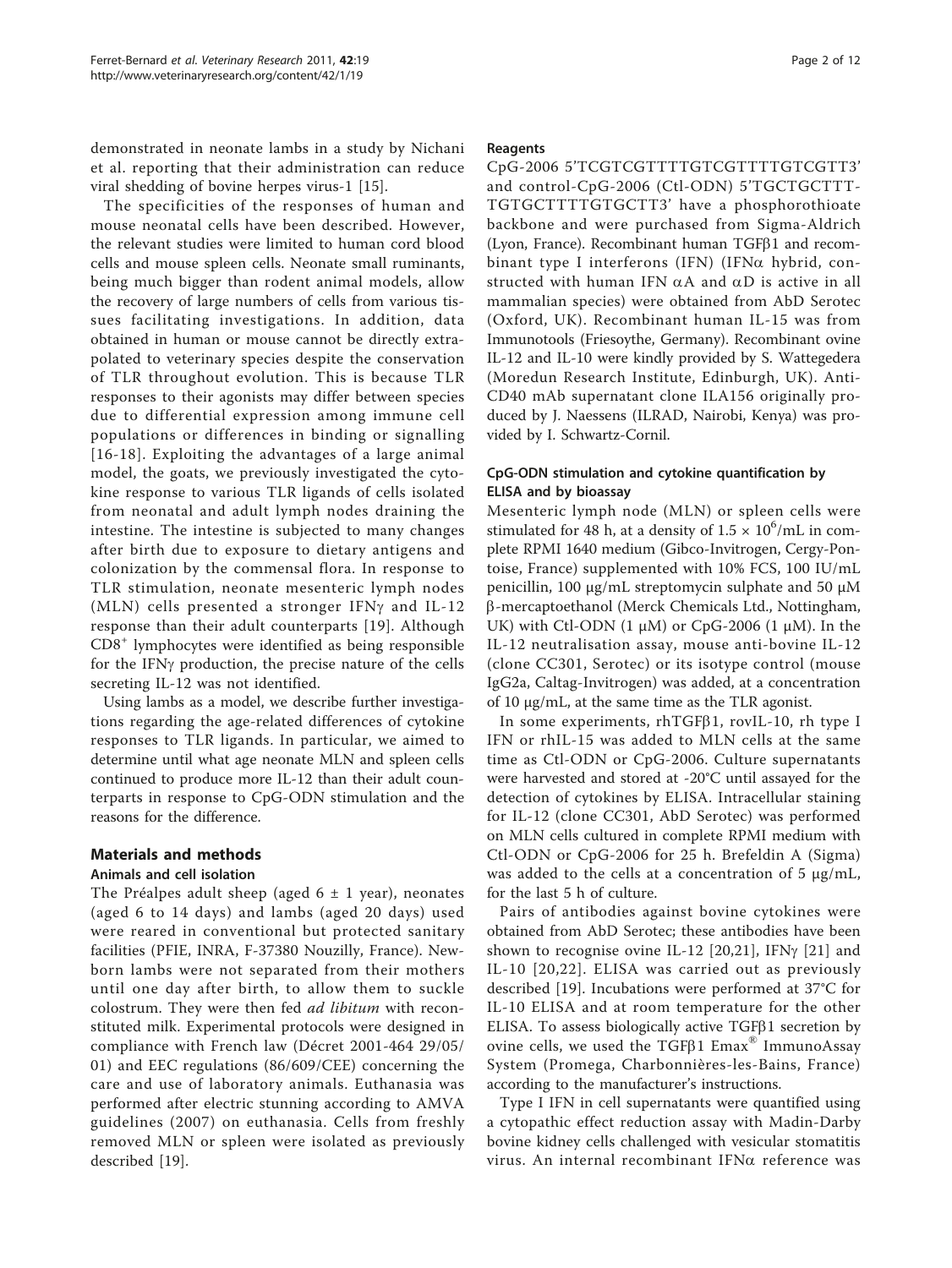included as described elsewhere [[23\]](#page-10-0). Each supernatant was tested over eight serial dilutions. Results are expressed as type I IFN units per mL.

#### Colistin treatment and Gram negative bacterial enumeration

Control and colistin-treated animals were separated from their mothers directly after birth and bottle-fed every 12 h for the first day with preheated ewe colostrum containing or not containing 50 000 IU/kg body weight of colistin (Virbac, Carros, France). Thereafter, they were fed daily *ad libitum* with reconstituted milk containing or not containing 100 000 IU/kg body weight of colistin (Virbac) until the age of 20 days. Mean body weights were used to prepare the milk containing colistin: 3 kg for 2- to 8-day-old, 4 kg for 9- to 14-day-old and 7 kg for 15- to 20-day-old lambs. Lambs were slaughtered at age 20 days and both MLN (for in vitro cell stimulation as previously described) and distal ileum contents were collected. To determine the total number of Gram -ve bacteria, serial dilutions of ileal content homogenised in PBS were plated onto Drigalski lactose agar (selective medium for the isolation of Gram -ve bacteria). The plates were incubated overnight at 37°C and colonies counted.

#### Cell sorting and flow cytometry

A high-speed MoFlo cell sorter (Dako, Trappes, France) was used to sort freshly isolated total MLN cells. In these experiments, cells were labelled with a mouse antibody specific for ovine CD14 (clone CAM36A, VMRD, Pullman, USA) and stained with a fluorochromeconjugated goat anti-mouse immunoglobulin antibody (Caltag-Invitrogen). Lymph granulocytes in sheep display intermediate levels of CD14 expression [[24\]](#page-10-0). CD14<sup>+</sup> cell sorting was therefore always performed after gating on non-granulocytic MLN cells according to SSC/ FSC analysis, although most granulocytes were removed on the Histopaque gradient. Both CD14<sup>+</sup> and CD14<sup>-</sup> cell fractions were cultured in vitro, with Ctl-ODN or CpG-2006, or were directly analysed by qRT-PCR.

For intracellular staining of IL-12, stimulated cells were cultured in the presence of Brefeldin A for the last 5 h. First, the following purified monoclonal antibodies directed against ovine markers were used for surface staining: CD11b (clone MM12A, VMRD), CD14 (clone CAM36A, VMRD), MHC class II (clone 28.1, AbD Serotec) and CD205 (clone CC98, AbD Serotec). Fixed and permeabilised cells were then incubated with the mouse antibovine/ovine IL-12 antibody (clone CC301, AbD Serotec).

## Electron microscopy

Sorted CD14<sup>+</sup> cells were fixed, post-fixed, dehydrated in a graded series of ethanol solutions and embedded in Epon resin (Sigma). Ultrathin sections were cut, stained and examined under a Jeol 1010 transmission electron microscope (Jeol, Croissy-sur-Seine, France).

#### RNA isolation and real-time RT-PCR

RNA was extracted with the NucleoSpin RNA II kit (Macherey-Nagel, Hoerdt, France), according to the manufacturer's instructions and quantified using Nanodrop (Thermo Fisher Scientific, Courtaboeuf, France). Purified RNA was reverse-transcribed using oligo(dT) primers and M-MLV reverse transcriptase (Promega). Primer pairs were designed using Primer 3 software (Additional file [1,](#page-9-0) Table S1). Each primer was designed on different exons to span the intervening intron and thus avoid amplification from contaminating genomic DNA. For each primer pair, all qPCR displayed an efficiency of between 90% and 110%. Diluted cDNA was combined with primers and IQ SYBRGreen Supermix (Bio-Rad, Hercules, USA) according to the manufacturer's recommendations and real-time assays were run on a Bio-Rad Chromo 4 (Bio-Rad). The specificity of the qPCR reactions was assessed by analysing the melting curves of the products and size verification of the amplicons. To minimise sample variations, we used identical numbers of cells and high quality RNA. Hypoxanthine phosphoribosyltransferase (HPRT) mRNA levels were used to normalise RNA quantification.

## Statistical analyses

Non-parametric Mann-Whitney (two groups) and Kruskal-Wallis (three or more groups) statistical tests were used to compare unpaired values. In case of paired values, paired t-tests were performed.

## Results

#### IL-12 and IFNg responses of neonatal and adult MLN cells to CpG-ODN stimulation

Neonatal MLN cells stimulated in vitro with CpG-2006 produced variable but significantly larger amounts of IL-12 (Figure [1A](#page-3-0)) and IFN $\gamma$  (Figure [1B](#page-3-0)) than adult MLN cells. This higher IL-12 response was also observed for neonatal spleen cells (Figure [1C](#page-3-0)). Adult MLN and spleen effector cells (T cells and NK cells) were not intrinsically impaired for IFNg production compared to neonatal cells, as they produced significantly larger amounts of this cytokine in response to non-specific stimulation in vitro with phorbol myristate acetate associated with ionomycin (data not shown). Neutralisation of IL-12 in vitro indicated that the higher production of IFN $\gamma$  by neonatal MLN cells was due in large part to the higher level of IL-12 released upon CpG-2006 sti-mulation (Figure [1D,](#page-3-0) 78  $\pm$  12% inhibition, p < 0.005). We therefore investigated the particular features of the neonatal cells producing IL-12 in response to CpG-2006.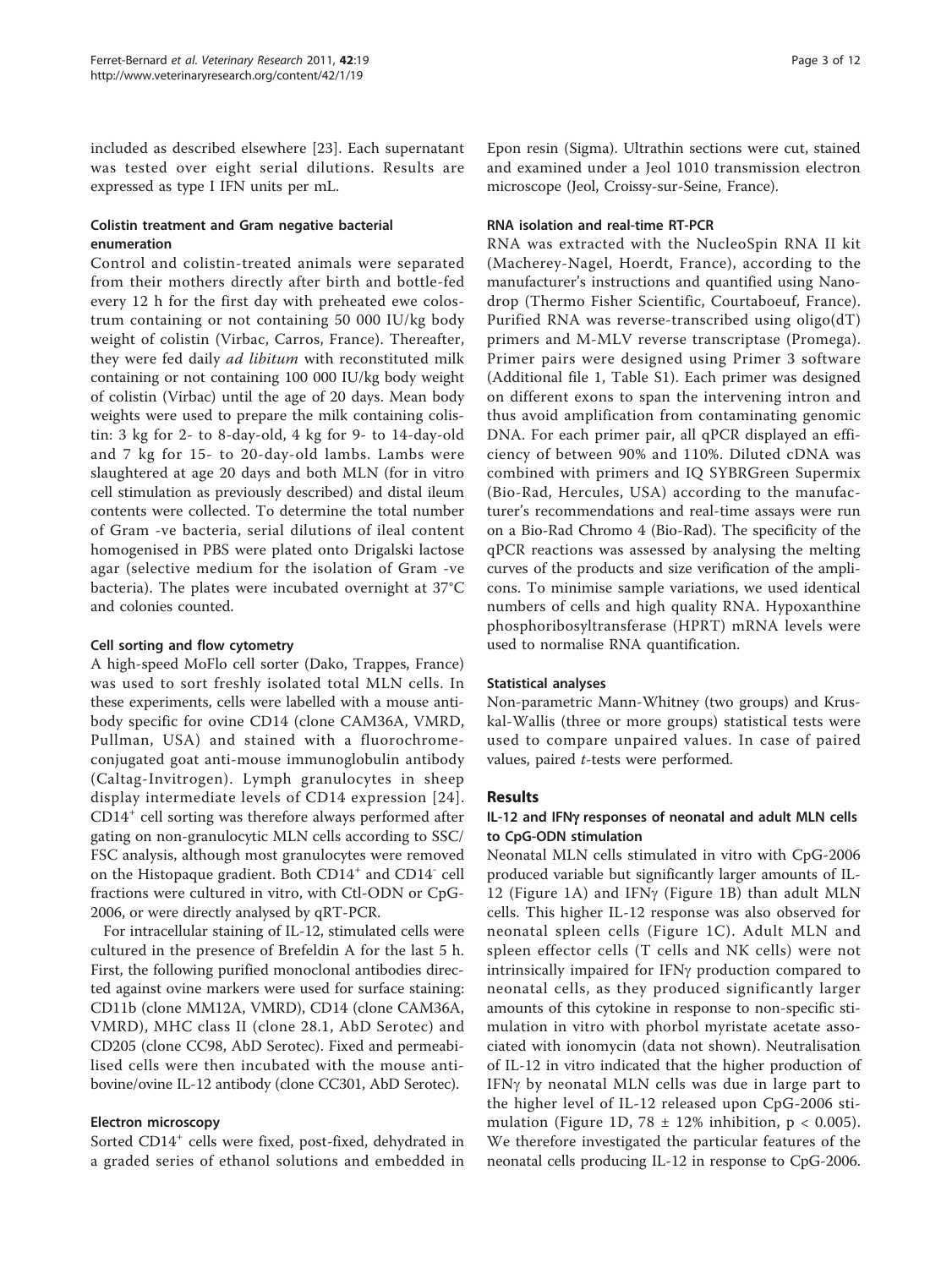<span id="page-3-0"></span>

#### Age-dependent IL-12 responses of MLN and spleen cells to CpG-ODN stimulation

We first studied the evolution with age of the stronger response in vitro of neonatal cells. We measured IL-12 secretion by MLN and spleen cells from 20-day-old lambs, neonates and adults. IL-12 secretion by MLN cells in response to in vitro CpG-2006 stimulation rapidly decreased with age: cells from 20-day-old lambs producing as little IL-12 as adult cells (Figure [2A\)](#page-4-0). By contrast, splenocytes from 20-day-old animals, like neonatal cells, secreted significantly larger, albeit variable, amounts of IL-12 than adult cells (Figure [2B](#page-4-0)). Thus, the higher IL-12 response began to decline earlier in MLN cells than in spleen cells, suggesting major changes in TLR responsiveness in the lymph nodes within the first few days of life.

#### Effect of Gram negative intestinal flora on the response of neonatal MLN cells to CpG-ODN

The decrease of IL-12 secretion between 14 and 20 days after birth could be related to progressive installation of the intestinal microflora. Gram -ve commensal bacteria have a large impact on the formation of intestinal lymphoid tissues and the establishment of gut homeostasis in mice [[25](#page-10-0)]. To assess the possible role of Gram -ve bacteria colonisation in our model, lambs were fed with milk supplemented with the antibiotic colistin from birth to 20 days of age. The Gram -ve bacterial count in the distal ileal content of these animals was at least 4 log lower than in controls (Figure [3A\)](#page-4-0) but IL-12 response to CpG-2006 was not significantly different (Figure [3B](#page-4-0)). This suggests that another mechanism was responsible for the higher IL-12 secretion by neonatal MLN cells upon TLR ligation.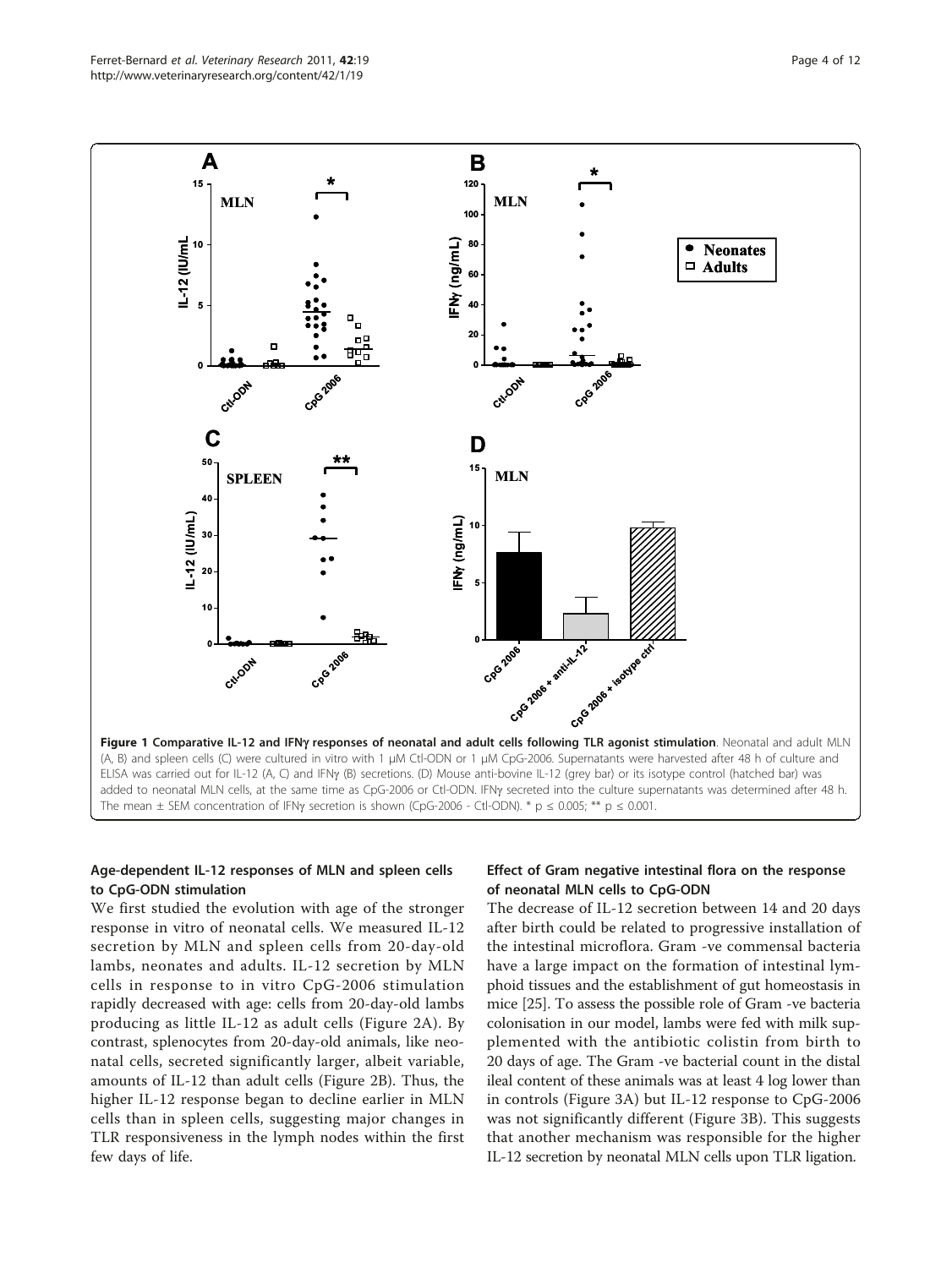<span id="page-4-0"></span>

stimulus. \*  $p \le 0.01$ ; \*\*  $p \le 0.001$ ; \*\*\*  $p \le 0.0005$ .



ileum content from the two groups were calculated as described in the methods (A) and IL-12 secretion of MLN cells in response to CpG-2006 (CpG-2006 - Ctl-ODN) was determined after 48 h of culture by ELISA (B).  $*$  p  $\leq$  0.001.

#### IL-12-producing cells among lamb bulk MLN cells

We aimed to identify the major IL-12 secreting cell population to characterise more precisely the mechanisms governing the differences between neonates and adults. ELISA kinetic assays showed that IL-12 secretion started between 6 and 20 h following CpG stimulation and that the secretion doubled between 20 h and 28 h post-stimulation (Figure [4A\)](#page-5-0). We stained neonatal MLN cells for intracellular IL-12 at 20 h post-stimulation. The bar graph (Figure [4B](#page-5-0)) displays the percentage of IL-12 secreting cells among CD11b, CD14, MHC class II and CD205 positive cells.  $CD14<sup>+</sup>$  cells but also  $CD11b<sup>+</sup>$  cells were major contributors to IL-12 secretion in response to CpG. Flow cytometry analysis showed that most of the CD14<sup>+</sup> cells co-expressed CD11b. Moreover, all CD11b<sup>+</sup> cells co-expressed CD14 (data not shown). We therefore decided to focus our study on  $CD14<sup>+</sup>$  cells. Transmission electron microscopy revealed that neonatal CD14<sup>+</sup> MLN cells had numerous processes and horseshoe-shaped nuclei, as expected for cells of the myeloid lineage (Figure [4C\)](#page-5-0). We also observed several dark electron-dense granules and a well developed endosomal compartment resembling that of ovine monocyte-derived dendritic cells (DC) [[26](#page-10-0)] and a CD11b<sup>int/high</sup> subpopulation of bone marrow-derived DC [[27\]](#page-10-0).

 $CD14<sup>+</sup>$  and  $CD14<sup>-</sup>$  cells purified by flow cell sorting from neonate and adult MLN were stimulated with CpG-2006. The absence of  $CD14<sup>+</sup>$  cells inhibited greatly IL-12 secretion not only in neonate (67  $\pm$  7%) but also in adult (85  $\pm$  8%) samples, indicating the essential role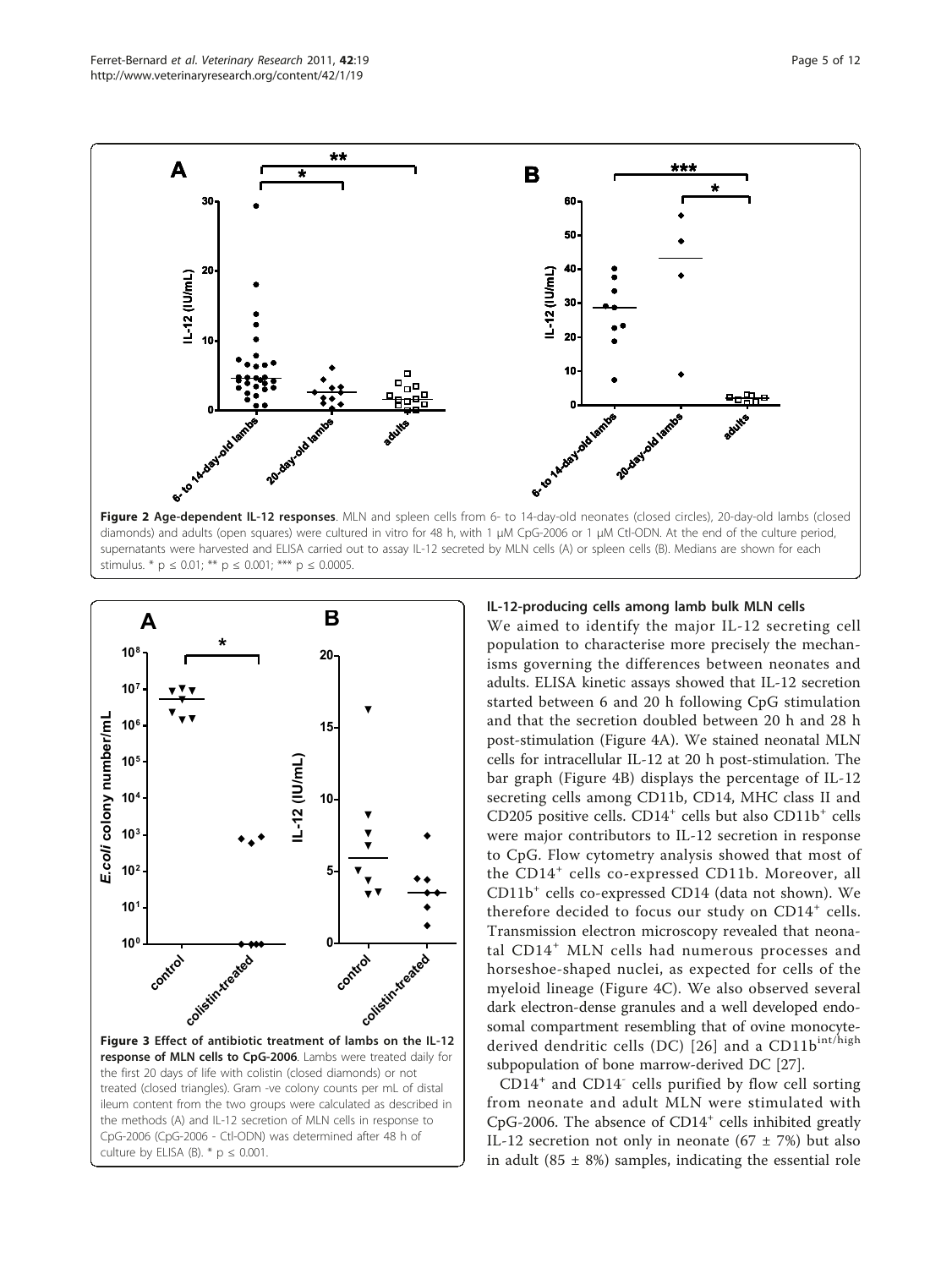<span id="page-5-0"></span>

of these cells in both groups (Figure 4D). Some CD14 cells participated in the residual IL-12 secretory activity  $(33 \pm 7\%)$  in neonates and  $(15 \pm 8\%)$  in adults. We cultured the same numbers of neonate or adult sorted  $CD14<sup>+</sup>$  cells in the presence of CpG for 48 h but very little or no IL-12 was detected. Therefore, CD14<sup>+</sup> are poor IL-12-producing cells in the absence of CD14 cells, suggesting an indirect activation mechanism (Figure 4D). Flow cytometry analyses also revealed that the proportion of  $CD14<sup>+</sup>$  cells among bulk MLN cells was twice as high in neonates as in adults (Figure 4E). Although we did not observe a direct correlation between the proportion of CD14<sup>+</sup> cells in the MLN and the IL-12 response to CpG-2006 (data not shown), this quantitative difference may nevertheless contribute to the higher responsiveness of neonatal MLN cells to CpG-ODN.

## Effects of TGF $\beta$ 1, IL-10 and type I IFN on the cytokine response to CpG-ODN

Immune cells in the intestinal mucosa are conditioned by many regulatory cytokines, including  $TGF\beta1$  and IL-10, helping to avoid responses against commensal flora and dietary antigens. Booth et al. observed the presence of regulatory B cells producing large amounts of IL-10 in sheep Peyer's patches and downregulating TLR9-induced cytokine responses [[28](#page-10-0)]. Therefore, we tested the effect of  $r$ hTGF $\beta$ 1 and rovIL-10, during CpG-ODN stimulation, on the IL-12 response of adult and neonate MLN cells. TGF $\beta$ 1 and IL-10 each strongly inhibited IL-12 release in both neonates and adults (Figures [5A, B](#page-6-0)). At some concentrations, IL-12 secretions in response to CpG from adult MLN cells were significantly more sensitive than neonate MLN cells to these regulatory cytokines. This may result from a higher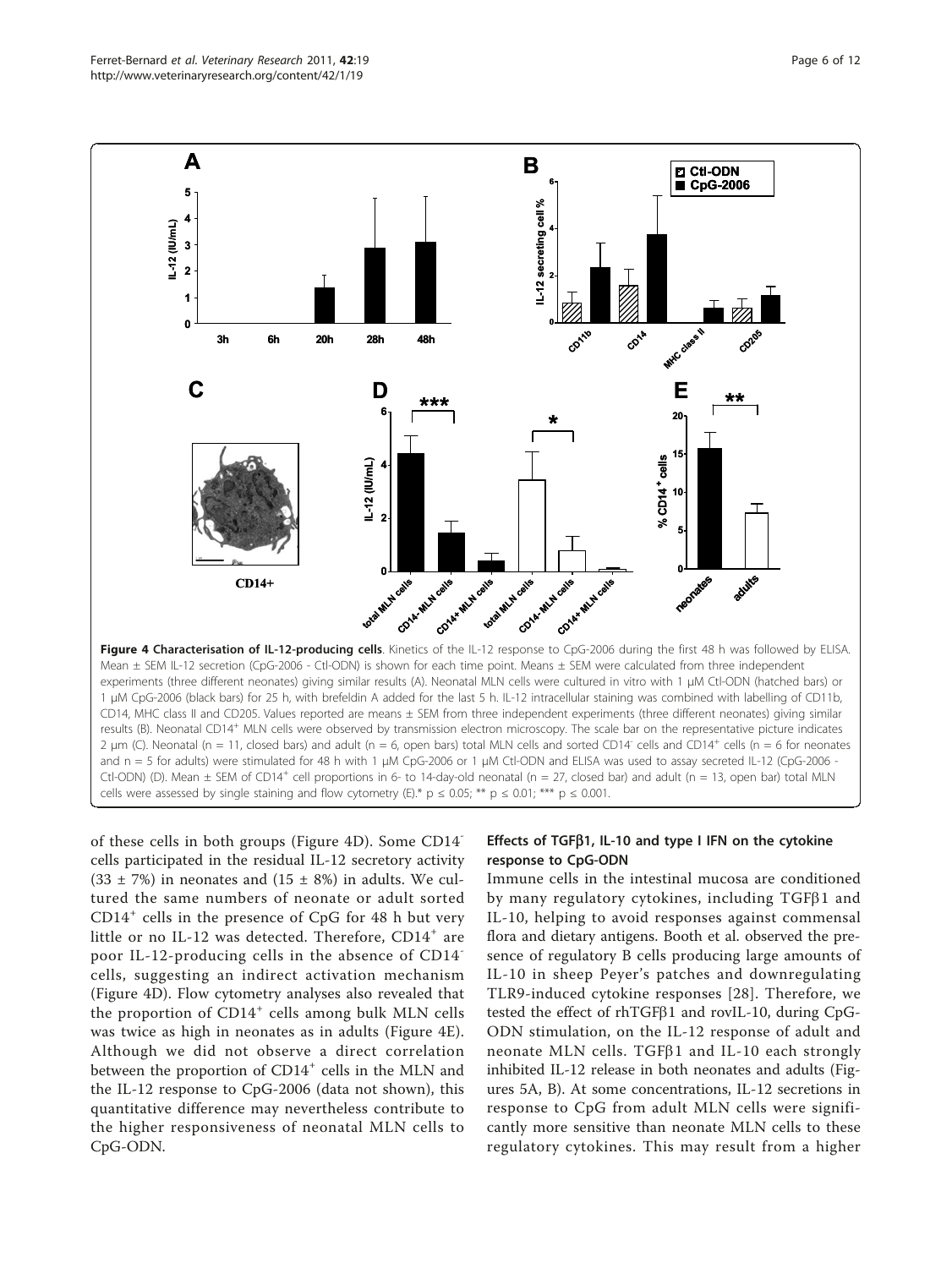5-7, open bars) were stimulated in vitro for 48 h with 1 μM of CpG-2006 or 1 μM of Ctl-ODN in the presence of each of various amounts of rhTGFb1 (A), rovIL-10 (B) and rh type I IFN (E) and IL-12 secreted by MLN was assayed by ELISA (CpG-2006 - Ctl-ODN). The percentage of IL-12 secretion inhibition is shown for each dose of recombinant cytokine. MLN cells from neonates (closed circles) and adults (open squares) were cultured in vitro for 48 h, with 1 <sup>μ</sup>M CpG-2006 or 1 <sup>μ</sup>M of Ctl-ODN. TGFb1 (C) and IL-10 (D) production was measured by ELISA and type I IFN activity by bioassay (F). Plot values were calculated by subtracting the values for Ctl-ODN stimulated cells from those for CpG-2006 stimulated cells. Medians are indicated for each group. \*  $p \le 0.05$ ; \*\*  $p \le 0.005$ .

<span id="page-6-0"></span>http://www.veterinaryresearch.org/content/42/1/19

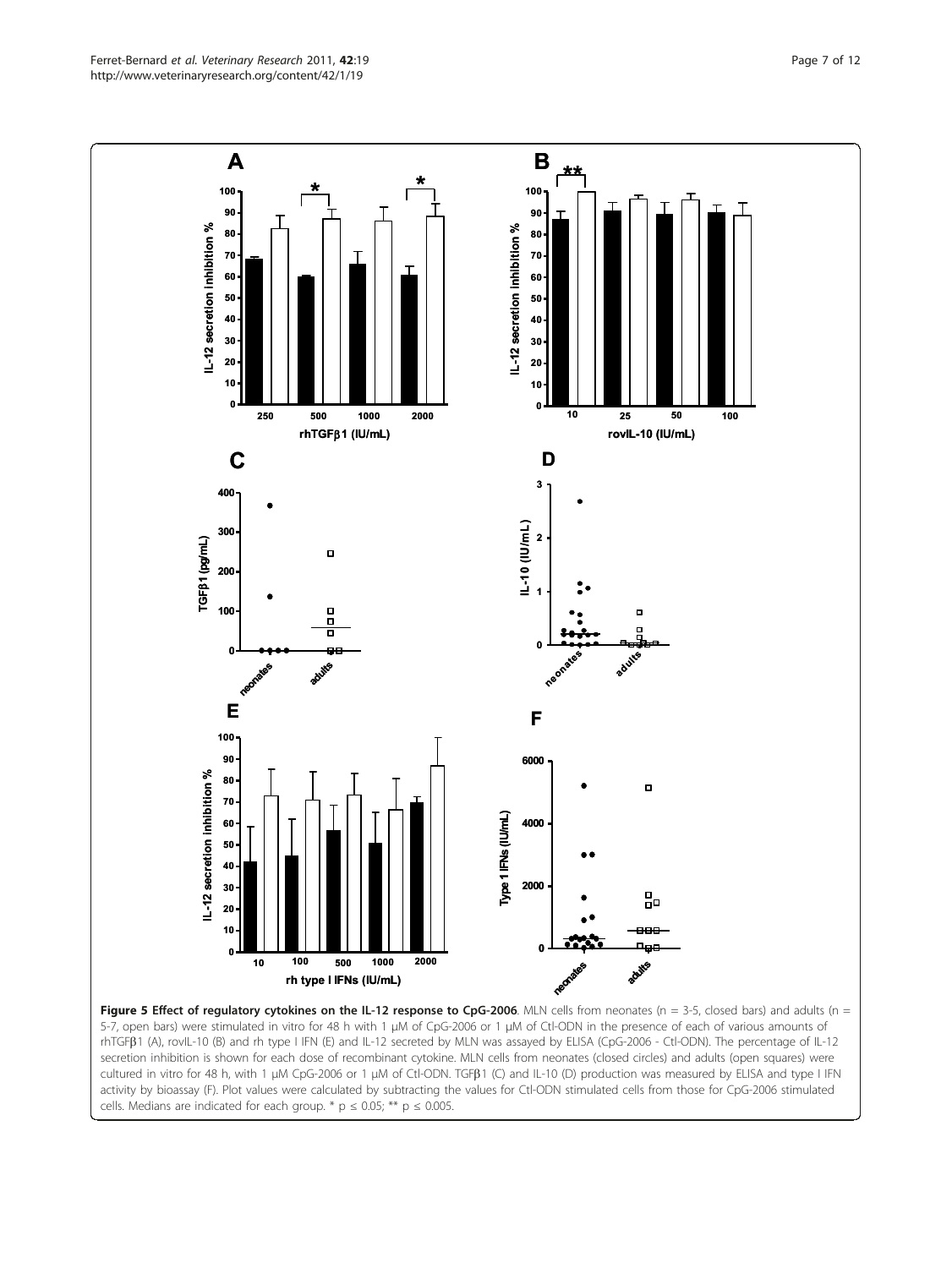expression of the TGF $\beta$ 1 and IL-10 receptors on adult MLN cells compared to those of neonates and/or from intracellular signalling differences. Possibly, regulatory T cells, producing  $TGF\beta1$  and IL-10, are more numerous among adult MLN cells, explaining the lower overall IL-12 secretion by total MLN cells. However, analysis of FoxP3 mRNA expression by MLN cells was not consistent with this possibility, as the expression level was similar in neonatal and adult samples (data not shown). Besides, no significant differences related to the secretion of these two regulatory cytokines following CpG stimulation were observed between neonates and adults (Figures [5C, D\)](#page-6-0). However, when  $TGF\beta1$  secretion was detected in response to CpG-ODN, it may have affected preferentially the IL-12 response of adult animals.

We next searched for differences that may affect the signal provided by CD14 $\degree$  cells to CD14 $\degree$  cells for IL-12 production. It has been reported that type I IFN either stimulate or inhibit IL-12 production by myeloid cells [[29,30](#page-10-0)]. TLR9-triggering of plasmacytoid DC (pDC) induces the secretion of large amounts of type I IFN [[31](#page-10-0)]. We investigated exactly how type I IFN influence IL-12 secretion by CD14<sup>+</sup> MLN from neonates and adults stimulated by CpG-2006. Interestingly, rhIFN  $(IFN\alpha$  hybrid) displayed suppressive properties on both neonate and adult MLN cells (Figure [5E](#page-6-0)). We performed a type I IFN bioassay on supernatants from neonate and adult MLN cells after CpG-2006 stimulation to test whether the lower IL-12 response in adults was associated with higher levels of type I IFN, but no difference in type I IFN concentrations were observed (Figure [5F\)](#page-6-0).

#### Role of IL-15 in the IL-12 response of MLN cells to CpG-ODN

A feedback loop of amplification has been described for IL-15 in the IL-12 response to CpG-ODN involving CD40/CD40L interaction [\[32](#page-10-0)]. As no ELISA is yet available for sheep IL-15, we studied its mRNA by quantitative RT-PCR. qRT-PCR with MLN cells stimulated with CpG showed that IL-15 mRNA was much more abundant in neonatal cells than in their adult counterparts, from 3 h to 20 h after stimulation with a kinetic of expression similar to that of the IL-12/23p40 chain (Figures [6A, 6B](#page-8-0)). To identify the main source of IL-15 producing cells we analysed IL-15 mRNA in CD14 $^+$  and CD14- cells from neonates activated with CpG-2006: IL-15 mRNA was more abundant in CD14<sup>+</sup> cells (Figure [6C](#page-8-0)). To test that IL-15 can potentiate IL-12 secretion in adult MLN cells, we added rhIL-15 at the same time as CpG and the result was an IL-12 secretion that was about three-fold higher than in the controls (Figure [6D](#page-8-0)). We next analyzed the involvement of CD40 in the IL-12 production by adding an anti-CD40 mAb concomitantly with IL-15 and CpG-2006 to adult MLN cell culture.

CD40 binding by the antibody reduced by  $51 \pm 19\%$  the IL-12 response relative to the isotype control mAb (Figure [6E\)](#page-8-0). This suggests that CD40 binding by the mAb limits its interaction with its ligand.

#### **Discussion**

Neonates are more sensitive to infections in particular when exposed to poor sanitary conditions before their immune system is fully developed. It is therefore important to develop immunoprophylactic strategies dedicated to neonates. With the discovery of TLRs and their importance in the initiation of immune responses to invading pathogens, a large set of new synthetic adjuvants has been developed including CpG-ODN for use against infectious disease and cancer [\[33](#page-10-0)-[35\]](#page-10-0). In human and mouse, the age-dependent response to TLR has only been documented in cord blood cells and spleen cells, respectively [\[36-38](#page-10-0)]. The size of small ruminants facilitates investigation of these responses in different organs including mucosal tissues and their draining lymph nodes [[19](#page-10-0),[28](#page-10-0)].

Here, we report that cells isolated from the MLN and spleen in neonate lambs produced more IL-12 than their equivalents in adults in response to CpG-2006. This higher IL-12 production was responsible in large part for the higher IFN<sub>Y</sub> response in neonatal stimulated MLN cells as revealed by in vitro IL-12 neutralisation assay. We next examined the age until which neonate cells produced more IL-12 than adults and found that this stronger IL-12 response was restricted to about the first two weeks of life: from age 20 days MLN from lambs produced similar amounts of IL-12 as those from adults. Interestingly, spleen cells from 20-day-old lambs continued to produce more IL-12 in response to CpG-ODN suggesting that a rapid and specific change in TLR agonist responsiveness occurs in MLN. During this period, the dietary regimen of lambs was similar with reconstituted milk provided ad libitum. As MLN drain the intestinal tissue, we thought that the progressive installation of the commensal flora might have influenced TLR9 responsiveness. Indeed, Gram -ve bacteria are important for lymphoid tissue development [[25\]](#page-10-0). We set up a protocol to control Gram -ve bacteria by feeding lambs with reconstituted milk containing the antibiotic colistin. Although dramatically reducing Gram -ve bacterial counts in the intestine of 20-day-old lambs, this treatment did not significantly affect the capacity of MLN cells to produce IL-12. We next investigated the role of regulatory cytokines, including IL-10 and  $TGF\beta1$ produced in large amounts in intestinal tissue. These cytokines effectively suppressed IL-12 production by MLN cells stimulated with CpG-2006. Although, in response to CpG-2006 stimulation in vitro, they were produced in similar amounts by MLN cells whatever the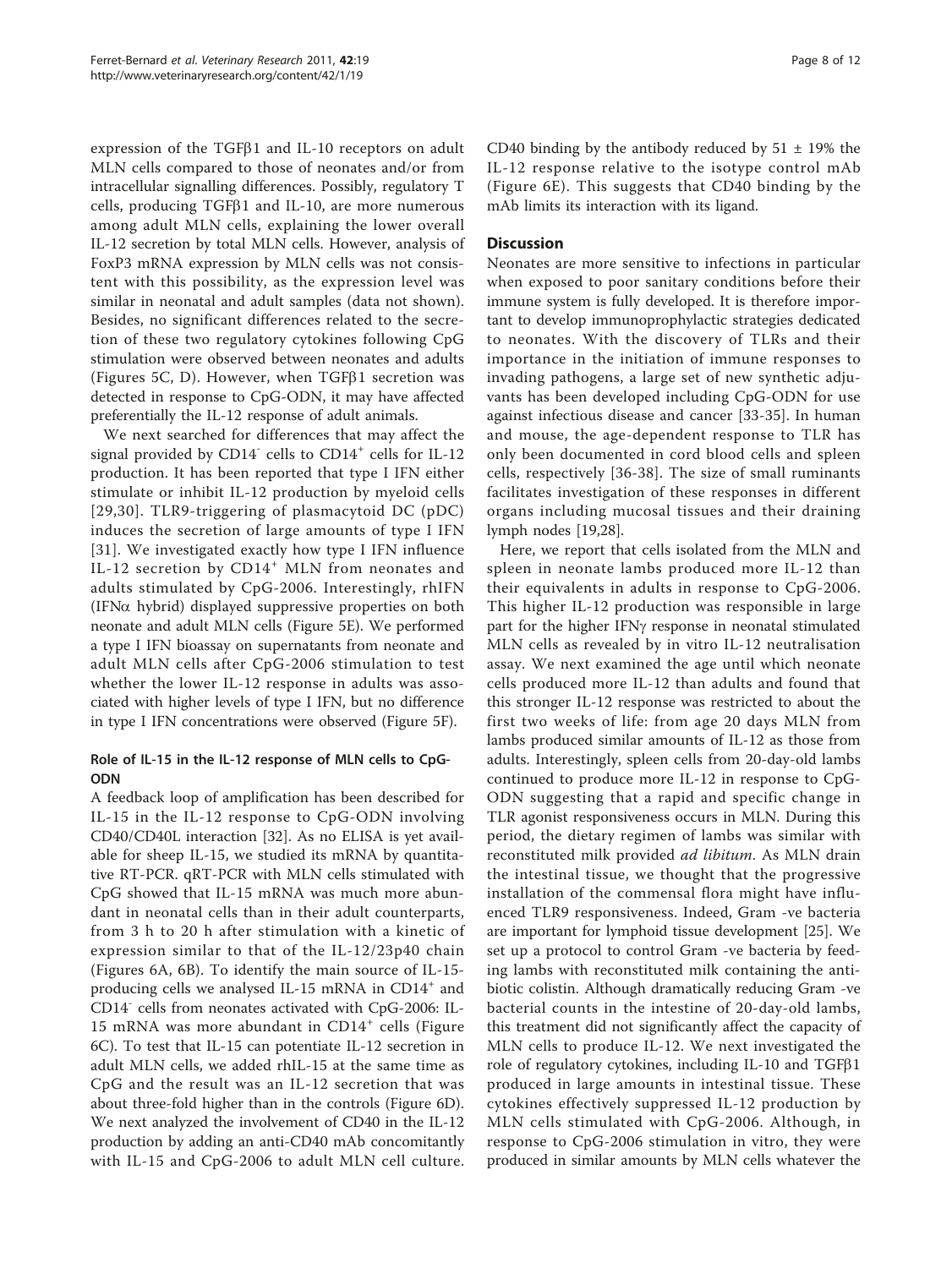age of the animal and only detected for some animals. Adult MLN cells activated with CpG-ODN presented a slightly higher sensitivity to these cytokines at certain concentrations. Therefore we cannot exclude that for some animals it may participate to the lower IL-12 response of adults. Booth et al. [[28](#page-10-0)] identified a CD5- CD21<sup>+</sup> B cell population in the ileal Peyer's patches (iPP) in adult sheep. These cells reduce the expression of IFNg and IL-12 by iPP cells stimulated with CpG-ODN by producing large amount of IL-10. However, in

<span id="page-8-0"></span>

**A**

**\*\***

**15**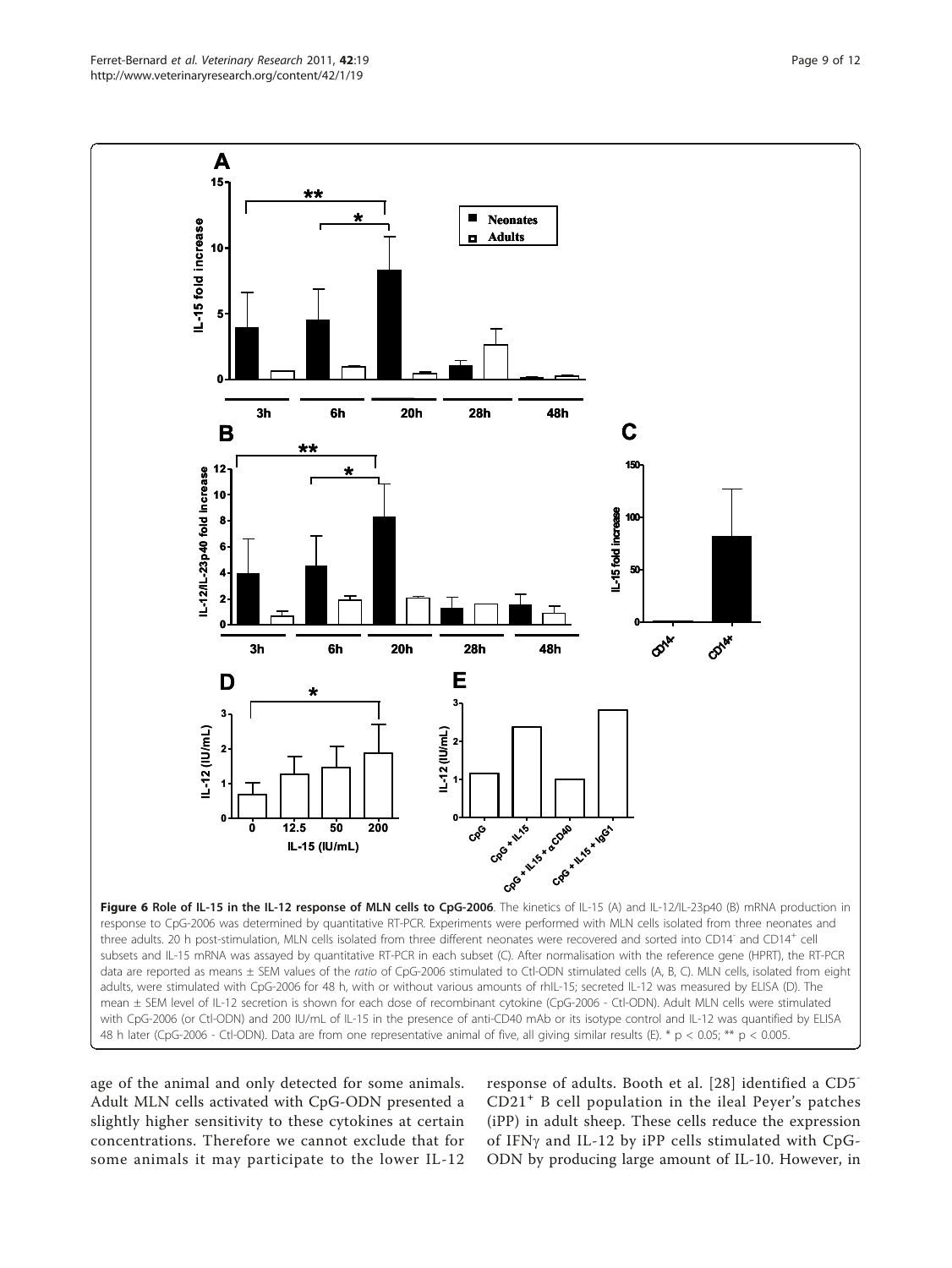<span id="page-9-0"></span>agreement with our results the authors did not observe any similar regulatory mechanism in the MLN [[28\]](#page-10-0). To continue, we needed to identify the cell population responsible for IL-12 production. Intracellular IL-12 staining revealed that cells expressing CD14 and CD11b were the main producers. These cells have a dendritic morphology and resemble sheep bone marrow-derived DC [\[26](#page-10-0),[27](#page-10-0)]. Possibly, these myeloid cells originate from blood monocytes and differentiate into inflammatory DC. These DC are known to produce abundant IL-12 and potently stimulate Th1 responses [\[39](#page-10-0)]. We observed that the percentage of  $CD14<sup>+</sup>$  cells was higher in MLN of neonates than of adults. This might contribute to the higher IL-12 response of neonate MLN but we did not observe a direct correlation between the percentage of CD14<sup>+</sup> cells in MLN and the level of IL-12 produced after CpG stimulation; consequently, we do not think that this is the complete explanation.  $CD14<sup>+</sup>$  cells respond poorly to direct CpG-2006 stimulation but require the cooperation of other cells to release IL-12. It has been reported that Mycobacterium bovis-induced IL-12 secretion by bovine DC is enhanced by WC1<sup>+</sup>  $\gamma\delta$  T cells [\[40](#page-10-0)]. Moreover, Hedges et al. observed that bovine  $\gamma\delta$  T cells express different TLR including TLR9 and respond directly to some pathogen-associated molecular patterns like LPS and peptidoglycan, however in this study the response of  $\gamma\delta$  T cells to CpG-ODN was not investigated [\[41\]](#page-10-0). Therefore in our experimental model  $γδ$  T cells may cooperate with CD14<sup>+</sup> cells for the IL-12 response to CpG-ODN. Another population, pDC have been shown to cooperate with the IL-12 response of conventional DC (cDC) to CpG-ODN [[42](#page-11-0)]. Activated pDC produce alpha IFN, cytokines that in our experimental model inhibited the IL-12 response of MLN cells stimulated with CpG-2006. After stimulation, we found only a low level of type I IFN activity. This is probably because CpG-2006 is a class B-ODN and this class induces type I IFN much more weakly than do class A- and class C-ODN. However, the level of type I IFN activity released by neonates and adults being equivalent, this cannot explain the difference in IL-12 production observed. Kuwajima et al. showed that CpG-treated IL-15-deficient mice produced little IL-12 [\[32\]](#page-10-0). They observed that CpGstimulated cDC were the main producers of both IL-15 and IL-12, but cDC did not produce IL-12 in the absence of pDC. After CpG-2006 stimulation, we observed a much stronger concurrent upregulation of IL-12p40 and IL-15 mRNA in MLN cells from neonate than adult sheep suggesting that in adults IL-15 availability may be insufficient for the full activation. We therefore added exogenous IL-15 to CpG-stimulated adult MLN cell and observed an increase in IL-12 production of up to a three-fold. When a CD40 mAb was added to the culture medium, it reduced IL-12 production by half. This is

consistent with the findings of Kuwajima et al. [[32](#page-10-0)] who observed that IL-15-induced CD40 expression by cDC and interaction between CD40 on cDC and CD40 ligand on pDC led to IL-12 production by cDC. IL-15 therefore plays a key role in the innate response to CpG and seems to act via a feedback amplification loop. We recently demonstrated that IL-15 is also an important molecule for NK cells in neonates, another innate immune cell population [\[3](#page-10-0)]. Indeed, NK cells from one week-old neonate calves expanded in presence of IL-15, but not IL-2, presented both a higher cytotoxicity than their equivalents from older animals in direct lysis assay and a higher IFNg response to IL-12 when associated with NKp46 receptor stimulation.

Here, we demonstrate the potential of CpG-ODN to induce a preferential Th1-type cytokine and IL-15 response in neonate lambs. CpG oligonucleotides are therefore potentially useful molecules for enhancing the efficacy of vaccines against intracellular pathogens affecting these animals.

#### Additional material

[Additional file 1: L](http://www.biomedcentral.com/content/supplementary/1297-9716-42-19-S1.DOC)ist of primers used for qRT-PCR analysis. Table showing complete list of primer pairs used for qRT-PCR analysis.

#### Acknowledgements

We would like to thank T Chaumeil and E Guitton for supplying us with animals and for helping us with the neonates and during the antibiotic treatment protocol. We would also like to thank Y Le Vern for expert technical assistance with cell sorting and A Brée for her help with bacteriology procedures. We are grateful to S Wattegedera for providing recombinant ovine cytokines, which were produced at the Moredun Research Institute with funding from the Scottish Executive Environment and Rural Affairs Department (SEERAD) in collaboration with the BBSRC/ SEERAD Immunological Toolbox initiative. We are thankful to I Schwartz-Cornil (INRA Jouy-en-Josas) for providing anti CD40 mAb supernatant originally produced by J Naessens (ILRAD, Nairobi, Kenya).

#### Author details

<sup>1</sup>INRA, UR1282 Infectiologie Animale et Santé Publique, Equipe « Contrôle et Immunologie des Maladies Entériques du Nouveau-Né », Nouzilly, France. 2 INRA, UMR 1079 Systèmes d'Elevage, Nutrition Animale et Humaine, Equipe « Nutrition périnatale et adaptabilité intestinale », Saint Gilles, France. <sup>3</sup>INRA, UR0892 Unité Virologie et Immunologie Moléculaires, Jouy-en-Josas, France.

#### Authors' contributions

SFB conceived and designed the experiments, performed the experiments and the statistical analysis and wrote the manuscript. SLL performed experiments and the statistical analysis and corrected the manuscript. AR performed experiments. CM and NB performed the RNA isolation and real time RT-PCR experiments. BC carried out the type I IFN bioassays. FD performed the experiments. FL conceived, designed, performed and coordinated the experiments and wrote the manuscript. All authors read and approved the final manuscript.

#### Competing interests

The authors declare that they have no competing interests.

Received: 2 August 2010 Accepted: 30 September 2010 Published: 2 February 2011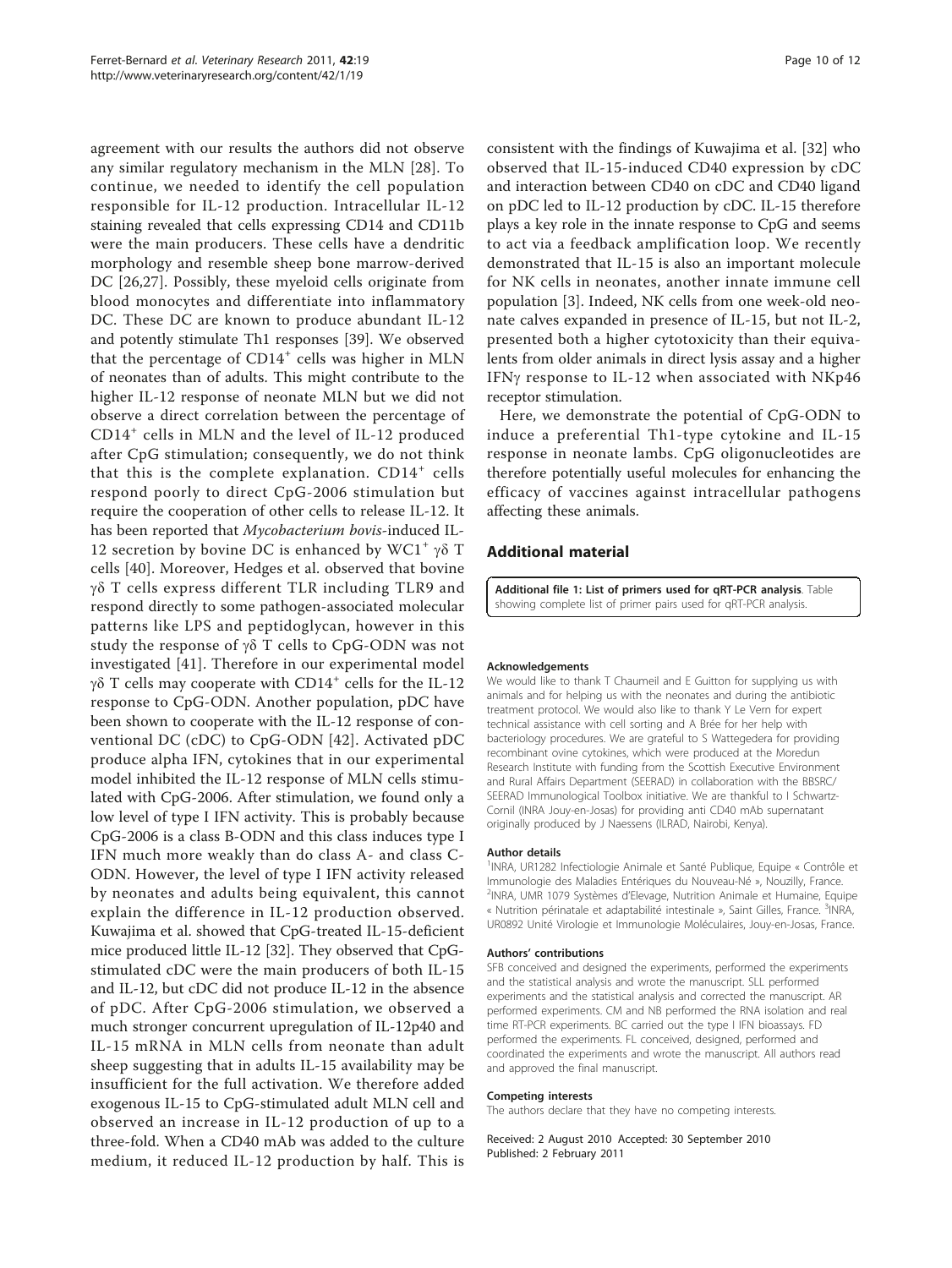#### <span id="page-10-0"></span>References

- 1. Levy O, Suter EE, Miller RL, Wessels MR: [Unique efficacy of Toll-like](http://www.ncbi.nlm.nih.gov/pubmed/16638933?dopt=Abstract) [receptor 8 agonists in activating human neonatal antigen-presenting](http://www.ncbi.nlm.nih.gov/pubmed/16638933?dopt=Abstract) [cells.](http://www.ncbi.nlm.nih.gov/pubmed/16638933?dopt=Abstract) Blood 2006, 108:1284-1290.
- 2. Zhao J, Kim KD, Yang X, Auh S, Fu YX, Tang H: [Hyper innate responses in](http://www.ncbi.nlm.nih.gov/pubmed/18490660?dopt=Abstract) [neonates lead to increased morbidity and mortality after infection.](http://www.ncbi.nlm.nih.gov/pubmed/18490660?dopt=Abstract) Proc Natl Acad Sci USA 2008, 105:7528-7533.
- 3. Elhmouzi-Younes J, Storset AK, Boysen P, Laurent F, Drouet F: [Bovine](http://www.ncbi.nlm.nih.gov/pubmed/19549488?dopt=Abstract) [neonate natural killer cells are fully functional and highly responsive to](http://www.ncbi.nlm.nih.gov/pubmed/19549488?dopt=Abstract) [interleukin-15 and to NKp46 receptor stimulation.](http://www.ncbi.nlm.nih.gov/pubmed/19549488?dopt=Abstract) Vet Res 2009, 40:54.
- 4. Lacroix-Lamandé S, Rochereau N, Mancassola R, Barrier M, Clauzon A, Laurent F: [Neonate intestinal immune response to CpG](http://www.ncbi.nlm.nih.gov/pubmed/20011519?dopt=Abstract) [oligodeoxynucleotide stimulation.](http://www.ncbi.nlm.nih.gov/pubmed/20011519?dopt=Abstract) PLoS One 2009, 4:e8291.
- Krieg AM: [CpG motifs in bacterial DNA and their immune effects.](http://www.ncbi.nlm.nih.gov/pubmed/11861616?dopt=Abstract) Annu Rev Immunol 2002, 20:709-760.
- 6. Barrier M, Lacroix-Lamandé S, Mancassola R, Auray G, Bernardet N, Chaussé AM, Uematsu S, Akira S, Laurent F: [Oral and intraperitoneal](http://www.ncbi.nlm.nih.gov/pubmed/16619188?dopt=Abstract) [administration of phosphorothioate oligodeoxynucleotides leads to](http://www.ncbi.nlm.nih.gov/pubmed/16619188?dopt=Abstract) [control of Cryptosporidium parvum infection in neonatal mice.](http://www.ncbi.nlm.nih.gov/pubmed/16619188?dopt=Abstract) J Infect Dis 2006, 193:1400-1407.
- Theodos CM, Sullivan KL, Griffiths JK, Tzipori S: [Profiles of healing and](http://www.ncbi.nlm.nih.gov/pubmed/9353062?dopt=Abstract) [nonhealing Cryptosporidium parvum infection in C57BL/6 mice with](http://www.ncbi.nlm.nih.gov/pubmed/9353062?dopt=Abstract) [functional B and T lymphocytes: the extent of gamma interferon](http://www.ncbi.nlm.nih.gov/pubmed/9353062?dopt=Abstract) [modulation determines the outcome of infection.](http://www.ncbi.nlm.nih.gov/pubmed/9353062?dopt=Abstract) Infect Immun 1997, 65:4761-4769.
- 8. Lacroix-Lamandé S, Mancassola R, Naciri M, Laurent F: [Role of gamma](http://www.ncbi.nlm.nih.gov/pubmed/11895975?dopt=Abstract) [interferon in chemokine expression in the ileum of mice and in a](http://www.ncbi.nlm.nih.gov/pubmed/11895975?dopt=Abstract) [murine intestinal epithelial cell line after Cryptosporidium parvum](http://www.ncbi.nlm.nih.gov/pubmed/11895975?dopt=Abstract) [infection.](http://www.ncbi.nlm.nih.gov/pubmed/11895975?dopt=Abstract) Infect Immun 2002, 70:2090-2099.
- 9. Ioannou XP, Griebel P, Mena A, Gomis SM, Godson DL, Mutwiri G, Hecker R, Babiuk LA, van Drunen Littel-van den Hurk S: [Safety of CpG](http://www.ncbi.nlm.nih.gov/pubmed/12954116?dopt=Abstract) [oligodeoxynucleotides in veterinary species.](http://www.ncbi.nlm.nih.gov/pubmed/12954116?dopt=Abstract) Antisense Nucleic Acid Drug Dev 2003, 13:157-167.
- 10. Mutwiri G, Pontarollo R, Babiuk S, Griebel P, van Drunen Littel-van den Hurk S, Mena A, Tsang C, Alcon V, Nichani A, Ioannou X, Gomis S, Townsend H, Hecker R, Potter A, Babiuk LA: [Biological activity of](http://www.ncbi.nlm.nih.gov/pubmed/12543546?dopt=Abstract) [immunostimulatory CpG DNA motifs in domestic animals.](http://www.ncbi.nlm.nih.gov/pubmed/12543546?dopt=Abstract) Vet Immunol Immunopathol 2003, 91:89-103.
- 11. Wedlock DN, Skinner MA, de Lisle GW, Vordermeier HM, Hewinson RG, Hecker R, an Drunen Littel-van den Hurk S, Babiuk LA, Buddle BM: [Vaccination of cattle with Mycobacterium bovis culture filtrate proteins](http://www.ncbi.nlm.nih.gov/pubmed/15910992?dopt=Abstract) [and CpG oligodeoxynucleotides induces protection against bovine](http://www.ncbi.nlm.nih.gov/pubmed/15910992?dopt=Abstract) [tuberculosis.](http://www.ncbi.nlm.nih.gov/pubmed/15910992?dopt=Abstract) Vet Immunol Immunopathol 2005, 106:53-63.
- 12. Zhu YM, Miao JF, Zhang YS, Li Z, Zou SX, Deng YE: [CpG-ODN enhances](http://www.ncbi.nlm.nih.gov/pubmed/17869348?dopt=Abstract) [mammary gland defense during mastitis induced by Escherichia coli](http://www.ncbi.nlm.nih.gov/pubmed/17869348?dopt=Abstract) [infection in goats.](http://www.ncbi.nlm.nih.gov/pubmed/17869348?dopt=Abstract) Vet Immunol Immunopathol 2007, 120:168-176.
- 13. Graham SP, Saya R, Awino E, Ngugi D, Nyanjui JK, Hecker R, Taracha EL, Nene V: [Immunostimulatory CpG oligodeoxynucleotides enhance the](http://www.ncbi.nlm.nih.gov/pubmed/17197038?dopt=Abstract) [induction of bovine CD4+ cytotoxic T-lymphocyte responses against the](http://www.ncbi.nlm.nih.gov/pubmed/17197038?dopt=Abstract) [polymorphic immunodominant molecule of the protozoan parasite](http://www.ncbi.nlm.nih.gov/pubmed/17197038?dopt=Abstract) [Theileria parva.](http://www.ncbi.nlm.nih.gov/pubmed/17197038?dopt=Abstract) Vet Immunol Immunopathol 2007, 115:383-389.
- 14. Mapletoft JW, Oumouna M, Townsend HG, Gomis S, Babiuk LA, van Drunen Littel-van den Hurk S: [Formulation with CpG oligodeoxynucleotides](http://www.ncbi.nlm.nih.gov/pubmed/16828832?dopt=Abstract) [increases cellular immunity and protection induced by vaccination of](http://www.ncbi.nlm.nih.gov/pubmed/16828832?dopt=Abstract) [calves with formalin-inactivated bovine respiratory syncytial virus.](http://www.ncbi.nlm.nih.gov/pubmed/16828832?dopt=Abstract) Virology 2006, 353:316-233.
- 15. Nichani AK, Mena A, Kaushik RS, Mutwiri GK, Townsend HG, Hecker R, Krieg AM, Babiuk LA, Griebel PJ: [Stimulation of innate immune responses](http://www.ncbi.nlm.nih.gov/pubmed/16584295?dopt=Abstract) [by CpG oligodeoxynucleotide in newborn lambs can reduce bovine](http://www.ncbi.nlm.nih.gov/pubmed/16584295?dopt=Abstract) [herpesvirus-1 shedding.](http://www.ncbi.nlm.nih.gov/pubmed/16584295?dopt=Abstract) Oligonucleotides 2006, 16:58-67.
- 16. Rehli M: [Of mice and men: species variations of Toll-like receptor](http://www.ncbi.nlm.nih.gov/pubmed/12133792?dopt=Abstract) [expression.](http://www.ncbi.nlm.nih.gov/pubmed/12133792?dopt=Abstract) Trends Immunol 2002, 23:375-378.
- 17. Edwards AD, Diebold SS, Slack EM, Tomizawa H, Hemmi H, Kaisho T, Akira S, Reise Sousa C: [Toll-like receptor expression in murine DC subsets:](http://www.ncbi.nlm.nih.gov/pubmed/12672047?dopt=Abstract) [lack of TLR7 expression by CD8 alpha+ DC correlates with](http://www.ncbi.nlm.nih.gov/pubmed/12672047?dopt=Abstract) [unresponsiveness to imidazoquinolines.](http://www.ncbi.nlm.nih.gov/pubmed/12672047?dopt=Abstract) Eur J Immunol 2003, 33:827-833.
- 18. Werling D, Jungi TW: [TOLL-like receptors linking innate and adaptive](http://www.ncbi.nlm.nih.gov/pubmed/12507844?dopt=Abstract) [immune response.](http://www.ncbi.nlm.nih.gov/pubmed/12507844?dopt=Abstract) Vet Immunol Immunopathol 2003, 91:1-12.
- 19. Tourais-Esteves I, Bernardet N, Lacroix-Lamande S, Ferret-Bernard S, Laurent F: [Neonatal goats display a stronger TH1-type cytokine response](http://www.ncbi.nlm.nih.gov/pubmed/18514862?dopt=Abstract) [to TLR ligands than adults.](http://www.ncbi.nlm.nih.gov/pubmed/18514862?dopt=Abstract) Dev Comp Immunol 2008, 32:1231-1241.
- 20. Wattegedera S, Sills K, Howard CJ, Hope JC, McInnes CJ, Entrican G: [Variability in cytokine production and cell proliferation by mitogen](http://www.ncbi.nlm.nih.gov/pubmed/15451616?dopt=Abstract)[activated ovine peripheral blood mononuclear cells: modulation by](http://www.ncbi.nlm.nih.gov/pubmed/15451616?dopt=Abstract) [interleukin \(IL\)-10 and IL-12.](http://www.ncbi.nlm.nih.gov/pubmed/15451616?dopt=Abstract) Vet Immunol Immunopathol 2004, 102:67-76.
- 21. Pedersen LG, Castelruiz Y, Jacobsen S, Aasted B: [Identification of](http://www.ncbi.nlm.nih.gov/pubmed/12127410?dopt=Abstract) [monoclonal antibodies that cross-react with cytokines from different](http://www.ncbi.nlm.nih.gov/pubmed/12127410?dopt=Abstract) [animal species.](http://www.ncbi.nlm.nih.gov/pubmed/12127410?dopt=Abstract) Vet Immunol Immunopathol 2002, 88:111-122.
- 22. Kwong LS, Hope JC, Thom ML, Sopp P, Duggan S, Bembridge GP, Howard CJ: [Development of an ELISA for bovine IL-10.](http://www.ncbi.nlm.nih.gov/pubmed/11943322?dopt=Abstract) Vet Immunol Immunopathol 2002, 85:213-223.
- 23. La Bonnardière C, Lefèvre F, Charley B: [Interferon response in pigs:](http://www.ncbi.nlm.nih.gov/pubmed/7856060?dopt=Abstract) [molecular and biological aspects.](http://www.ncbi.nlm.nih.gov/pubmed/7856060?dopt=Abstract) Vet Immunol Immunopathol 1994, 43:29-36.
- 24. Bonneau M, Epardaud M, Payot F, Niborski V, Thoulouze MI, Bernex F, Charley B, Riffault S, Guilloteau LA, Schwartz-Cornil I: [Migratory monocytes](http://www.ncbi.nlm.nih.gov/pubmed/16330534?dopt=Abstract) [and granulocytes are major lymphatic carriers of Salmonella from tissue](http://www.ncbi.nlm.nih.gov/pubmed/16330534?dopt=Abstract) [to draining lymph node.](http://www.ncbi.nlm.nih.gov/pubmed/16330534?dopt=Abstract) J Leukoc Biol 2006, 79:268-276.
- 25. Bouskra D, Brézillon C, Bérard M, Werts C, Varona R, Boneca IG, Eberl G: [Lymphoid tissue genesis induced by commensals through NOD1](http://www.ncbi.nlm.nih.gov/pubmed/18987631?dopt=Abstract) [regulates intestinal homeostasis.](http://www.ncbi.nlm.nih.gov/pubmed/18987631?dopt=Abstract) Nature 2008, 456:507-510.
- 26. Fach SJ, Brockmeier SL, Hobbs LA, Lehmkuhl HD, Sacco RE: [Pulmonary](http://www.ncbi.nlm.nih.gov/pubmed/16621027?dopt=Abstract) [dendritic cells isolated from neonatal and adult ovine lung tissue.](http://www.ncbi.nlm.nih.gov/pubmed/16621027?dopt=Abstract) Vet Immunol Immunopathol 2006, 112:171-182.
- 27. Foulon E, Foucras G: [Two populations of ovine bone marrow-derived](http://www.ncbi.nlm.nih.gov/pubmed/18718839?dopt=Abstract) [dendritic cells can be generated with recombinant GM-CSF and](http://www.ncbi.nlm.nih.gov/pubmed/18718839?dopt=Abstract) [separated on CD11b expression.](http://www.ncbi.nlm.nih.gov/pubmed/18718839?dopt=Abstract) J Immunol Methods 2008, 339:1-10.
- 28. Booth JS, Griebel PJ, Babiuk LA, Mutwiri GK: [A novel regulatory B-cell](http://www.ncbi.nlm.nih.gov/pubmed/19262501?dopt=Abstract) population in sheep Peyer'[s patches spontaneously secretes IL-10 and](http://www.ncbi.nlm.nih.gov/pubmed/19262501?dopt=Abstract) [downregulates TLR9-induced IFNalpha responses.](http://www.ncbi.nlm.nih.gov/pubmed/19262501?dopt=Abstract) Mucosal Immunol 2009, 2:265-275.
- 29. Byrnes AA, Ma X, Cuomo P, Park K, Wahl L, Wolf SF, Zhou H, Trinchieri G, Karp CL: [Type I interferons and IL-12: convergence and cross-regulation](http://www.ncbi.nlm.nih.gov/pubmed/11449355?dopt=Abstract) [among mediators of cellular immunity.](http://www.ncbi.nlm.nih.gov/pubmed/11449355?dopt=Abstract) Eur J Immunol 2001, 31:2026-2034.
- 30. Gautier G, Humbert M, Deauvieau F, Scuiller M, Hiscott J, Bates EE, Trinchieri G, Caux C, Garrone P: [A type I interferon autocrine-paracrine](http://www.ncbi.nlm.nih.gov/pubmed/15851485?dopt=Abstract) [loop is involved in Toll-like receptor-induced interleukin-12p70 secretion](http://www.ncbi.nlm.nih.gov/pubmed/15851485?dopt=Abstract) [by dendritic cells.](http://www.ncbi.nlm.nih.gov/pubmed/15851485?dopt=Abstract) J Exp Med 2005, 201:1435-1446.
- 31. Rothenfusser S, Tuma E, Endres S, Hartmann G: [Plasmacytoid dendritic](http://www.ncbi.nlm.nih.gov/pubmed/12480254?dopt=Abstract) [cells: the key to CpG.](http://www.ncbi.nlm.nih.gov/pubmed/12480254?dopt=Abstract) Hum Immunol 2002, 63:1111-1119.
- 32. Kuwajima S, Sato T, Ishida K, Tada H, Tezuka HTO: [Interleukin 15](http://www.ncbi.nlm.nih.gov/pubmed/16715101?dopt=Abstract) [dependent crosstalk between conventional and plasmacytoid dendritic](http://www.ncbi.nlm.nih.gov/pubmed/16715101?dopt=Abstract) [cells is essential for CpG-induced immune activation.](http://www.ncbi.nlm.nih.gov/pubmed/16715101?dopt=Abstract) Nat Immunol 2006, 7:740-746.
- 33. Klinman DM: [Use of CpG oligodeoxynucleotides as immunoprotective](http://www.ncbi.nlm.nih.gov/pubmed/15174975?dopt=Abstract) [agents.](http://www.ncbi.nlm.nih.gov/pubmed/15174975?dopt=Abstract) Expert Opin Biol Ther 2004, 4:937-946.
- 34. Kwissa M, Amara RR, Robinson HL, Moss B, Alkan S, Jabbar A, Villinger F, Pulendran B: [Adjuvanting a DNA vaccine with a TLR9 ligand plus Flt3](http://www.ncbi.nlm.nih.gov/pubmed/17954572?dopt=Abstract) [ligand results in enhanced cellular immunity against the simian](http://www.ncbi.nlm.nih.gov/pubmed/17954572?dopt=Abstract) [immunodeficiency virus.](http://www.ncbi.nlm.nih.gov/pubmed/17954572?dopt=Abstract) J Exp Med 2007, 204:2733-2746.
- 35. Krieg AM: [Toll-like receptor 9 \(TLR9\) agonists in the treatment of cancer.](http://www.ncbi.nlm.nih.gov/pubmed/18176597?dopt=Abstract) Oncogene 2008, 27:161-167.
- 36. Chelvarajan L, Popa D, Liu Y, Getchell TV, Stromberg AJ, Bondada S: [Molecular mechanims underlying anti-inflammatory phenotype of](http://www.ncbi.nlm.nih.gov/pubmed/17495050?dopt=Abstract) [neonatal splenic macrophages.](http://www.ncbi.nlm.nih.gov/pubmed/17495050?dopt=Abstract) J Leukoc Biol 2007, 82:403-416.
- 37. Kollmann TR, Crabtree J, Rein-Weston A, Blimkie D, Thommai F, Wang XY, Lavoie PM, Furlong J, Fortuno ESr, Hajjar AM, Hawkins NR, Self SG, Wilson CB: [Neonatal innate TLR-mediated responses are distinct from](http://www.ncbi.nlm.nih.gov/pubmed/19917677?dopt=Abstract) [those of adults.](http://www.ncbi.nlm.nih.gov/pubmed/19917677?dopt=Abstract) J Immunol 2009, 183:7150-7160.
- 38. Nguyen M, Leuridan E, Zhang T, De Wit D, Willems F, Van Damme P, Goldman M, Goriely S: [Acquisition of adult-like TLR4 and TLR9 responses](http://www.ncbi.nlm.nih.gov/pubmed/20442853?dopt=Abstract) [during the first year of life.](http://www.ncbi.nlm.nih.gov/pubmed/20442853?dopt=Abstract) PLoS One 2010, 5:e10407.
- 39. Nakano H, Lin KL, Yanagita M, Charbonneau C, Cook DN, Kakiuchi T, Gunn MD: [Blood-derived inflammatory dendritic cells in lymph nodes](http://www.ncbi.nlm.nih.gov/pubmed/19252492?dopt=Abstract) [stimulate acute T helper type 1 immune responses.](http://www.ncbi.nlm.nih.gov/pubmed/19252492?dopt=Abstract) Nat Immunol 2009, 10:394-402.
- 40. Price SJ, Hope JC: [Enhanced secretion of interferon-gamma by bovine](http://www.ncbi.nlm.nih.gov/pubmed/18657206?dopt=Abstract) [gammadelta T cells induced by coculture with Mycobacterium bovis](http://www.ncbi.nlm.nih.gov/pubmed/18657206?dopt=Abstract)[infected dendritic cells: evidence for reciprocal activating signals.](http://www.ncbi.nlm.nih.gov/pubmed/18657206?dopt=Abstract) Immunology 2009, 126:201-208.
- 41. Hedges JF, Lubick KJ, Jutila MA: Gamma [delta T cells respond directly to](http://www.ncbi.nlm.nih.gov/pubmed/15879098?dopt=Abstract) [pathogen-associated molecular patterns.](http://www.ncbi.nlm.nih.gov/pubmed/15879098?dopt=Abstract) J Immunol 2005, 174:6045-6053.